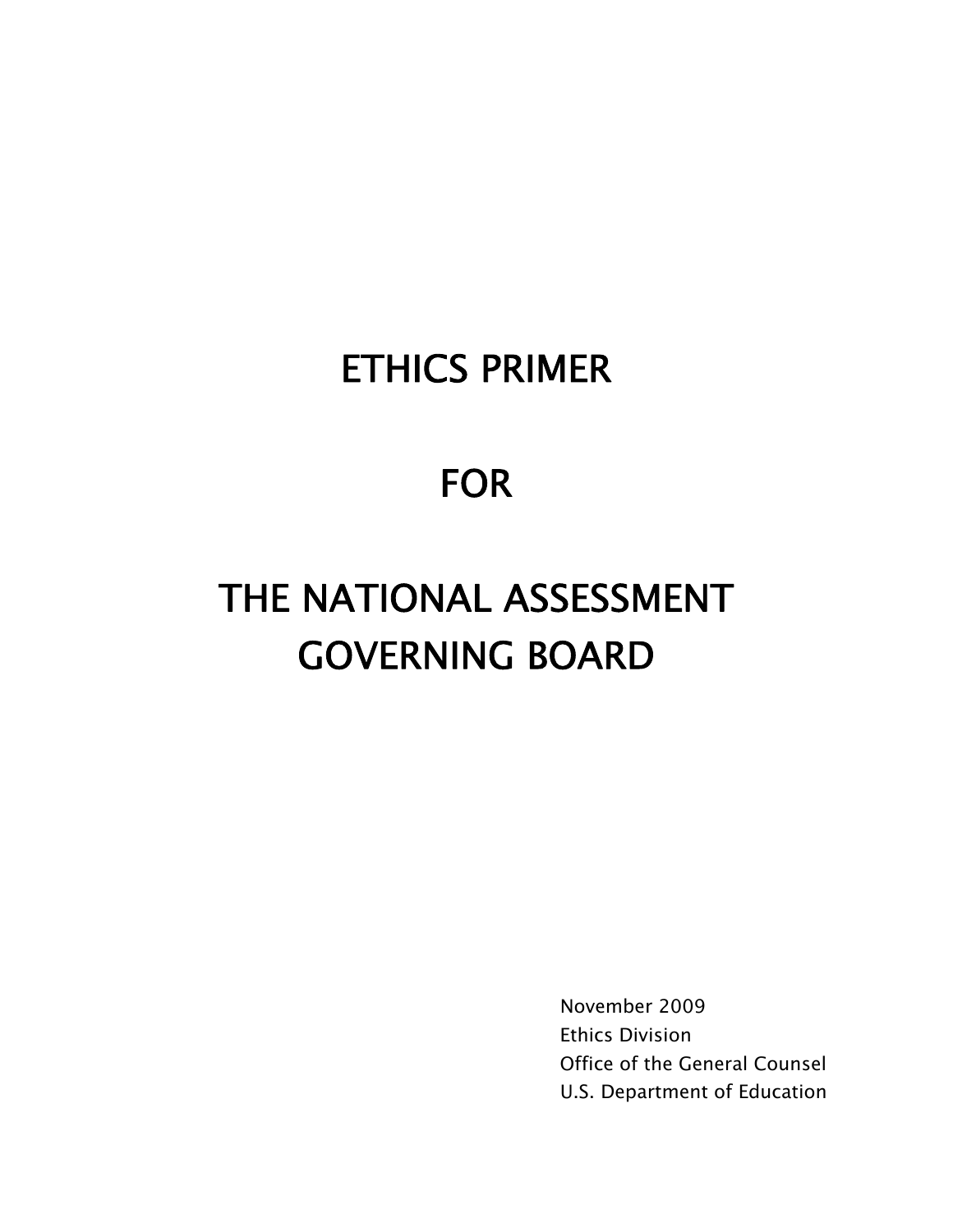### **Contents**

| D. What restrictions apply to my representation of third parties under sections 203 and 205?10                 |  |
|----------------------------------------------------------------------------------------------------------------|--|
|                                                                                                                |  |
|                                                                                                                |  |
|                                                                                                                |  |
|                                                                                                                |  |
|                                                                                                                |  |
|                                                                                                                |  |
|                                                                                                                |  |
|                                                                                                                |  |
|                                                                                                                |  |
| G. What restrictions do I face if I want to teach, speak, or write on matters that are related to the duties I |  |
|                                                                                                                |  |
|                                                                                                                |  |
|                                                                                                                |  |
|                                                                                                                |  |
|                                                                                                                |  |
|                                                                                                                |  |
|                                                                                                                |  |
| $\overline{2}$                                                                                                 |  |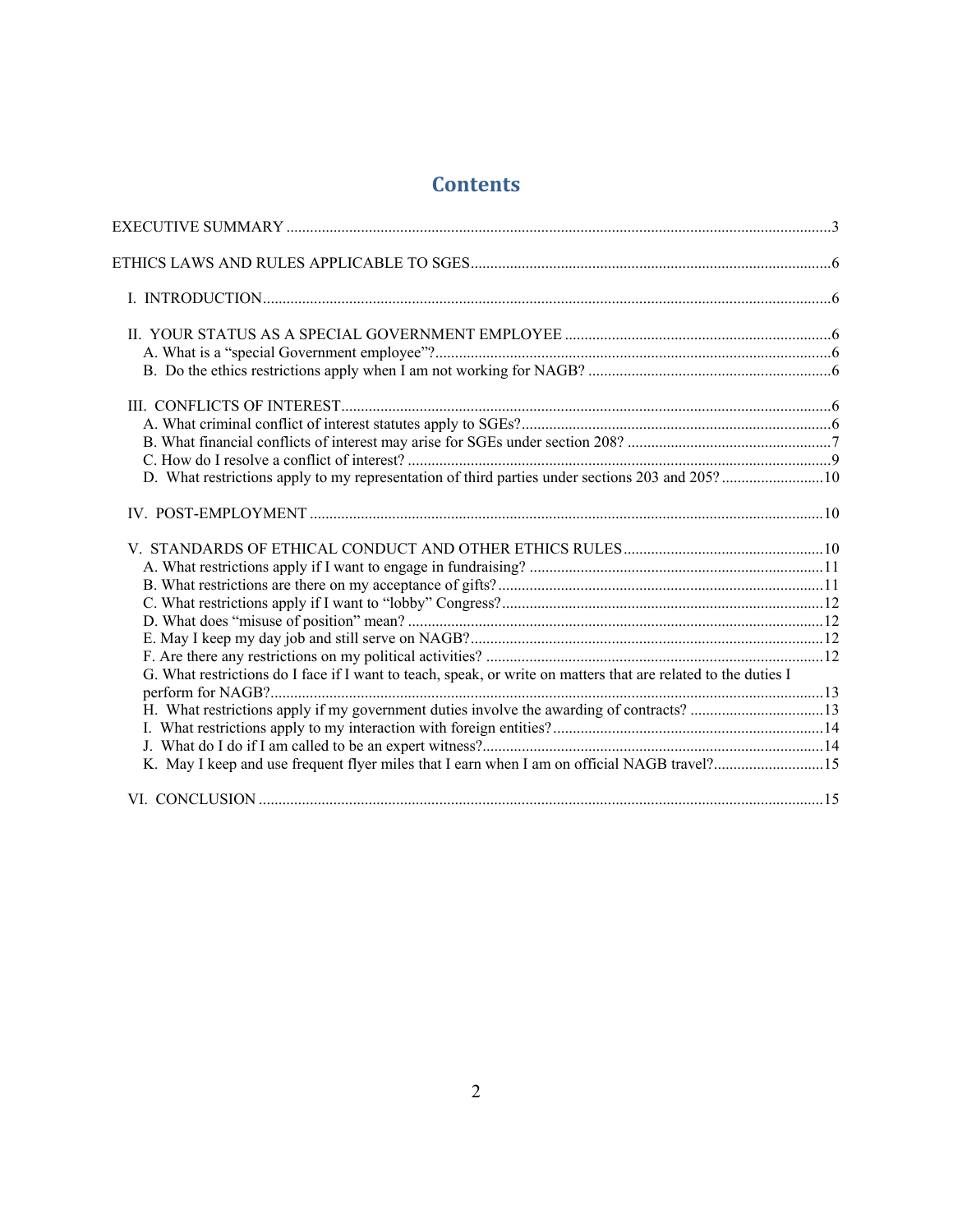#### **EXECUTIVE SUMMARY**

<span id="page-2-0"></span>Now that you are a member of the National Assessment Governing Board ("NAGB") you need to know what ethics laws and rules apply to you. The following is a very brief summary of these rules. For a more detailed discussion of how these rules apply to you, please refer to the attached summary entitled "Ethics Laws and Rules Applicable to SGEs."

#### **Your Status as a Special Government Employee**

You are considered an SGE and not a regular federal employee because NAGB anticipates that you will be serving the federal government through your position for only 130 days or less during any period of 365 consecutive days. Whether or not you are paid by the Board for your service is irrelevant. This summary discusses how the ethics rules apply to SGEs.

#### **Criminal Statutes Apply to Your Activities**

 $\overline{a}$ 

Some of the ethics laws that apply to you carry criminal penalties. Below is a brief summary of the most important of these laws.

- The chief conflict of interest law bars you from participating personally and substantially in your capacity as a member of NAGB in any particular matter before the federal government that has a direct and predictable effect on your own financial interests or the financial interests of others with whom you have certain relationships. See 18 U.S.C. Section 208.
- If you find yourself with a financial conflict of interest, you have four options: (1) disqualify yourself (you don't participate in any way in the matter); (2) resign from the outside entity that is the basis for the conflict; (3) sell or divest the stock or other financial interest that is the basis for the conflict; or (4) request and obtain a statutory waiver.<sup>1</sup>
- •Two other laws prohibit you from representing a third party, *with or without compensation*, before any court or agency in connection with any particular matter involving specific parties in which the United States is a party or has a direct and substantial interest and in which you have participated personally and substantially as an SGE. In addition, if you serve the federal government for more than 60 days during the immediately preceding period of 365 consecutive days, these restrictions apply to any matter that is pending with NAGB. But remember that these restrictions do not apply to particular matters of general applicability, such as broadly applicable policies, rulemaking proceedings or legislation, that do not involve specific parties. See 18 U.S.C. Sections 203 and 205.

 1 In rare circumstances, with the concurrence of the U.S. Office of Government Ethics, you may obtain a waiver of the conflict of interest.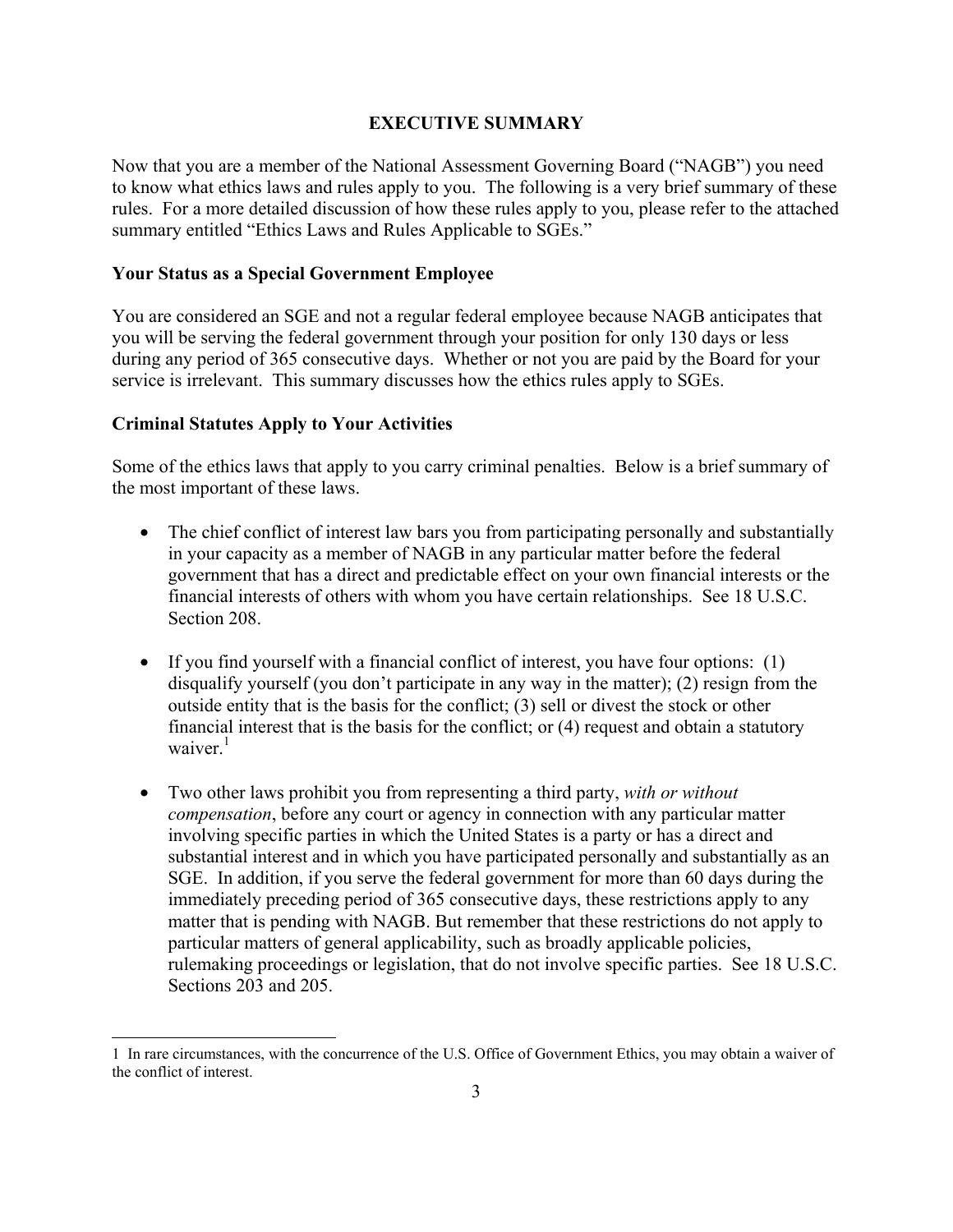•Another criminal law limits some of your activities after your service on NAGB ends. This law prohibits you from representing others in connection with the same particular matter involving specific parties in which you participated personally and substantially during your service to NAGB. This prohibition lasts for your lifetime. See 18 U.S.C. Section 207.

#### **Standards of Ethical Conduct for Employees of the Executive Branch**

The Standards of Ethical Conduct for Employees of the Executive Branch (Standards), 5 C.F.R. Part 2635, are regulations that apply both to regular federal government employees and to SGEs. However, a few exceptions exist in the Standards in recognition of the fact that SGEs are working for the government only in a very limited way. A brief synopsis of some these rules and their exceptions follow.

- •**Fundraising:** You may not use your official title, position and authority to engage in fundraising.
- •**Gifts:** You may not accept gifts from a "prohibited source" or offered to you because of your official position on NAGB. A prohibited source includes any person: seeking official action from NAGB; doing or seeking to do business with NAGB; conducting activities regulated by NAGB; or having interests that may be substantially affected by your official duties. There are many exceptions to this rule that are discussed in more detail in the accompanying memorandum.
- •**Lobbying:** In your role as a member of NAGB, you may not urge others to contact Congress or a state legislature to urge the passage or defeat of legislation. Additional restrictions exist regarding lobbying. You should contact Department of Education's Ethics Division before engaging in any type of lobbying.
- •**Misuse of Position:** You may not use your position on NAGB or nonpublic information gained through your service on NAGB to seek advantage for yourself or others. In addition, you may not use your NAGB title in a manner that makes it appear that NAGB is sanctioning your views, products, services or personal enterprises.
- •**Political Activities:** You may not engage in political activity when you are on duty or in a federal government building or car, and you may never use your official title as a member of NAGB in connection with political activities.
- •**Teaching, Speaking and Writing:** You may not receive compensation for teaching, speaking or writing if: (1) the invitation was offered to you because of your position on NAGB; (2) the information conveyed by you draws substantially on nonpublic information that you obtained by working on NAGB; (3) the invitation was extended to you by an organization or person who has interests that may be substantially affected by your performance on NAGB; or (4) the subject of your work deals in a significant way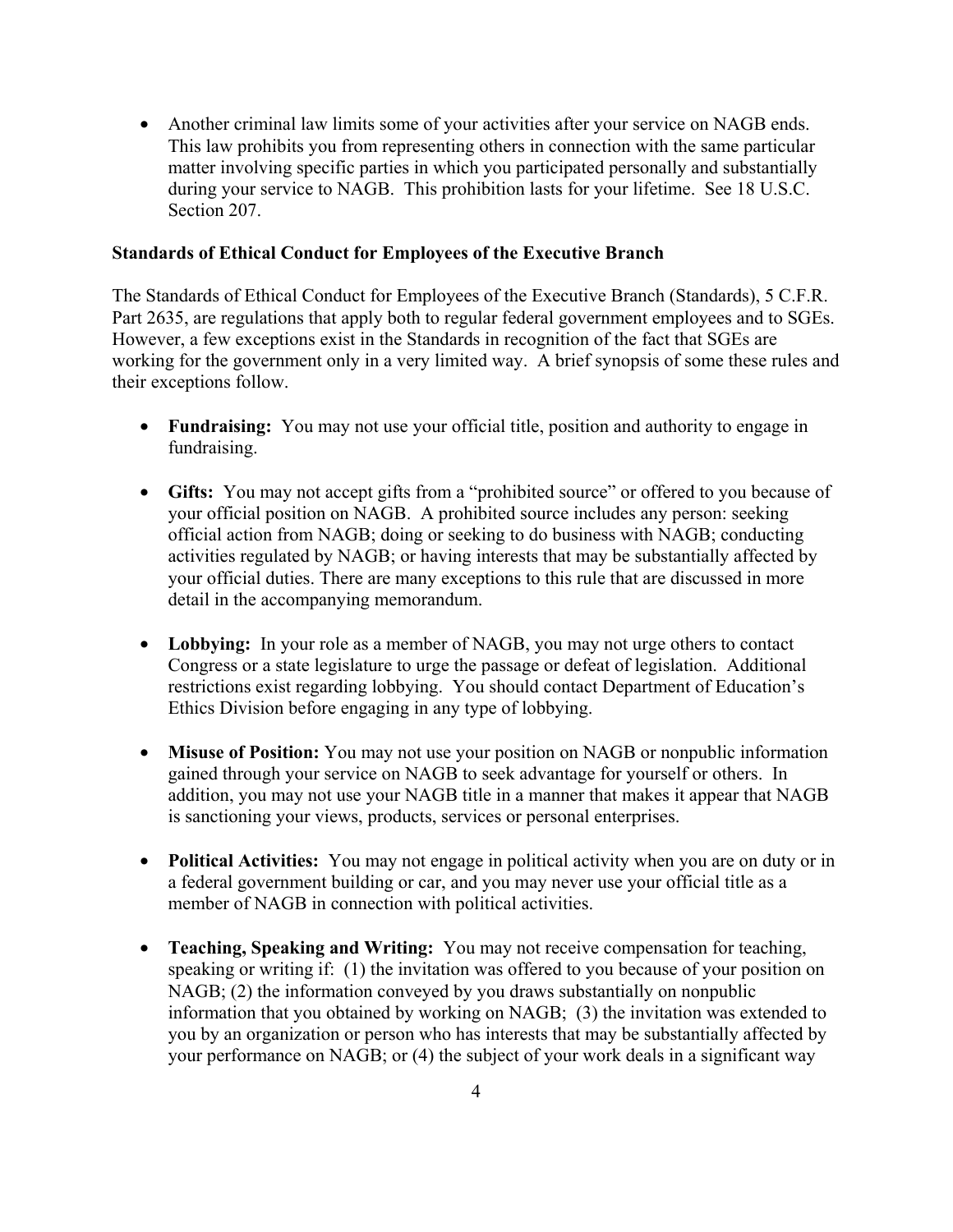with a matter involving specific parties that you worked on while on NAGB. Again, there are some exceptions to this rule that are outlined in more detail in the accompanying memorandum.

#### **Required Filing of a Financial Disclosure Report By SGEs**

As a member of the NAGB, you are required to file a confidential financial disclosure report (also referred to as a "450" Report) when you are first appointed, and annually thereafter if you are reappointed. The purpose of the financial disclosure form is to protect you from inadvertently violating any of the criminal conflict of interest statutes and so that NAGB can know that your advice is free from any real or perceived conflicts of interest.

Please do not rely solely on this "Executive Summary" before undertaking your duties. There are many subtle nuances that are not discussed in this summary that may apply to your specific situation. The attached expanded summary provides additional detail that will help you better understand the ethics rules. Please feel free to call or e-mail Marcella Goodridge in the Ethics Division of the Office of the General Counsel at the U.S. Department of Education at (202) 401- 8309, or Marcella.Keiller@ed.gov, for answers to any specific ethics questions that may arise in the course of your service on NAGB.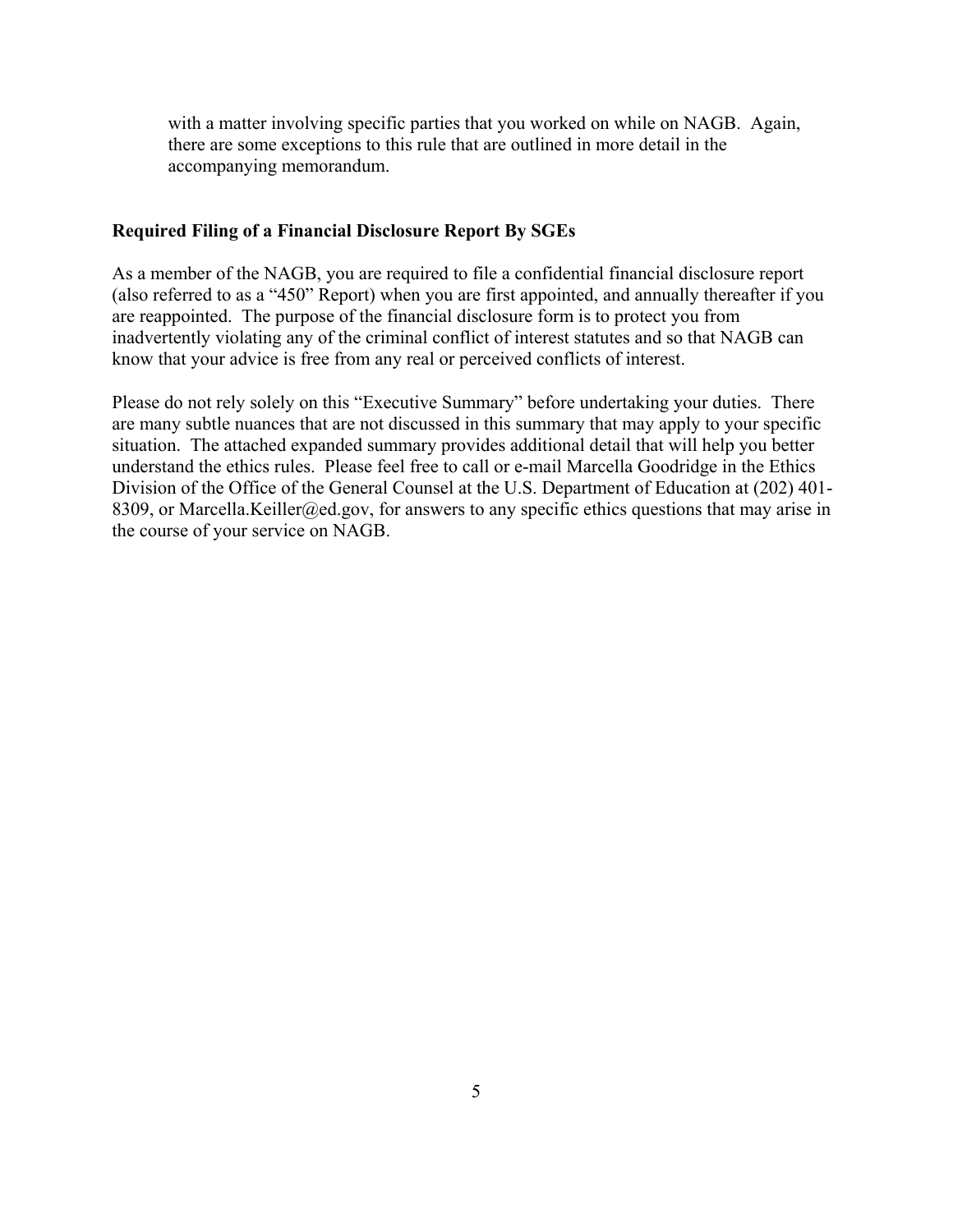#### **ETHICS LAWS AND RULES APPLICABLE TO SGES**

#### <span id="page-5-0"></span>**I. INTRODUCTION**

 rules: *You should never use your public office for private gain, either for yourself, or for any*  Although the ethics rules are numerous and detailed, a single, simple principle underlies these *third party.* In addition, you must refrain not only from engaging in any activity that violates the ethics rules, but you must also refrain from any activity that creates the appearance of a violation of any of these rules. The summary below is designed to help you avoid violating any ethics rules covering your activities as a member of NAGB.

#### **II. YOUR STATUS AS A SPECIAL GOVERNMENT EMPLOYEE**

#### **A. What is a "special Government employee"?**

Because you have been appointed to be a member of the NAGB and you are expected to perform your duties for not more than 130 days during the 365 days subsequent to the date of your appointment, you are, by law, a "special Government employee" (SGE). As an SGE, you *are* a federal government employee. This means that upon appointment, you assume the responsibilities, obligations, and restrictions that are part of public service. Because SGEs are not full-time employees, several of theses restrictions apply only in limited circumstances.

#### **B. Do the ethics restrictions apply when I am not working for NAGB?**

Yes, any restrictions concerning your private activities (representational services, expert witness activities, etc.) apply equally on days when you serve the federal government through your position on NAGB and on days when you do not, except with respect to political activity. If you have not provided any services for the federal government for some time, but have not received a termination date for your appointment, you must seek a formal resolution of the matter before engaging in conduct prohibited by the ethics rules.

#### **III. CONFLICTS OF INTEREST**

#### **A. What criminal conflict of interest statutes apply to SGEs?**

While you are employed as an SGE, you need to pay particular attention to four criminal conflict of interest laws found in Chapter 11, Title 18 of the United States Code: 18 U.S.C. Sections 203, 205, 207 and 208. These criminal laws include some special provisions for the treatment of SGEs. A discussion of these laws and certain related requirements found in other laws and regulations follows.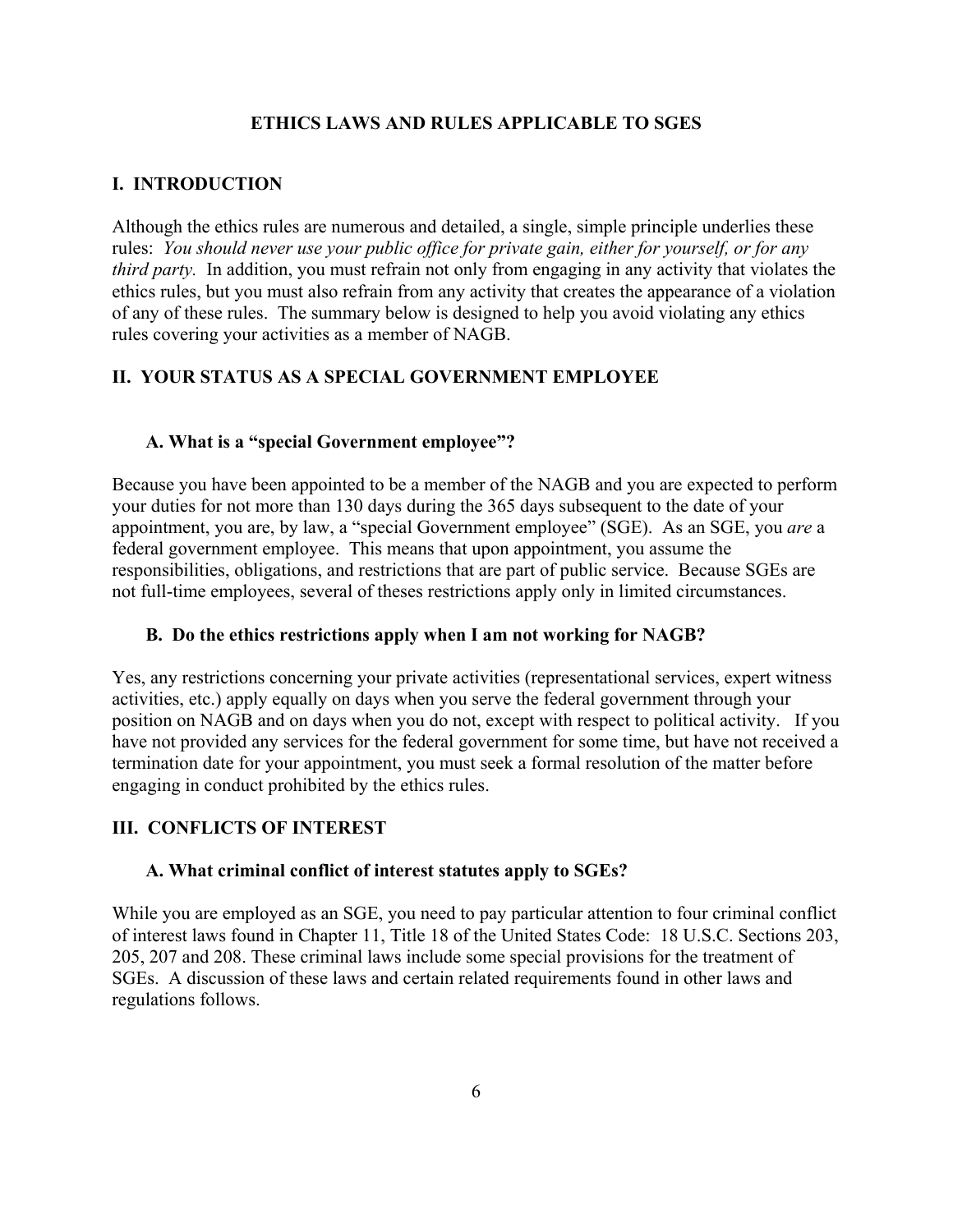#### <span id="page-6-0"></span>**B. What financial conflicts of interest may arise for SGEs under section 208?**

Section 208 prohibits you from participating personally and substantially in any particular matter that has a direct and predictable effect on your financial interests, including certain interests of others that are imputed to you under the statute. This means that you may not work on NAGB matters if you have certain connections – through the ownership of stock, through employment, or by virtue of other circumstances – with an organization that has a financial interest in the matter. For example, you may not work at all on a contract competition if you own stock valued at a certain amount in a company competing for the contract. You may not participate in a discussion

Keep in mind that when you are disqualified from a matter such as a contract competition, the particular matter that you must recuse yourself from is the entire competition for this contract. You are prohibited from doing anything at all with respect to this competition. This means, for example, that you may not review other proposals that are in competition with that of the organization in which you have a direct or imputed financial interest.

of whether to modify an existing contract with a company if you work for that company. And, you may not assist in the development of a scope of work for a contract competition if you know that an organization on which you serve on the Board of Directors plans to compete for that contract.

In addition to your own personal financial interests, the financial interests of the following persons or organizations are imputed to you and also disqualify you from participating in a particular matter:

- (1) your spouse;
- (2) your minor child;
- (3) your general partner;
- (4) an organization for which you serve as an officer, director, trustee, general partner or employee; and
- (5) any prospective employer.

*Example 1 You are on the governing board of ABC, a nonprofit organization. ABC's financial interests are imputed to you under the statute. This means that for the purpose of determining whether you have a conflict of interest, ABC's financial interests are treated as if they were your own. Accordingly, you may not participate in any NAGB matter in which ABC has a financial interest. Similarly, if you were in the process of discussing employment with ABC, you would be barred from participating in any NAGB matter affecting the financial interests of ABC.* 

*Example 2 You are on the governing board of ABC (or employed by ABC, own stock in ABC, seeking employment with ABC, etc). You are asked to participate in the process of reviewing and scoring contract proposals for a contract competition for a NAGB project. Fifteen organizations have submitted a bid. When you open the proposal from one organization, you note that ABC's name is one of the organizations that has submitted a bid. Or, perhaps ABC is listed as a subcontractor in one of the proposals. This contract competition is a "particular*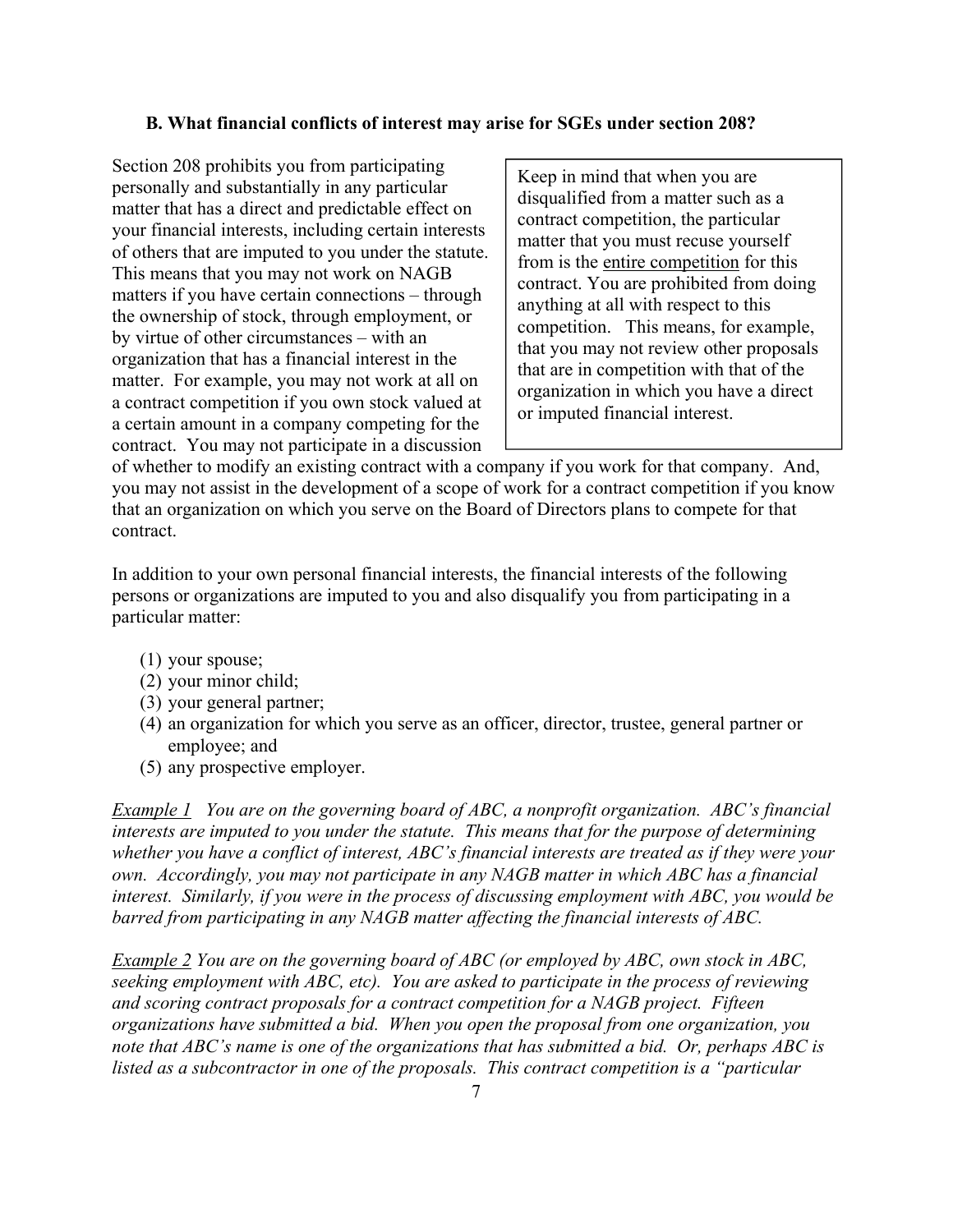*matter" that will have a "direct and predictable effect" upon the financial interests of ABC. In other words, as a result of the contract competition, ABC will either gain business or not, and this decision will affect ABC financially – either negatively or positively. The amount of financial interest is not relevant – as long as ABC's finances will be affected, unless a regulatory exemption or waiver permits you to do so, you may not work on this competition. And, because each proposal is competing against all of the others, your evaluation of competing proposals will affect the chances ABC has of winning the contract. Accordingly, you may not review any of the proposals.* 

You must recuse yourself from a matter as soon as you realize that you have a conflict. If, for example, you notice that you have a conflict when you are in the middle of reviewing contract proposals, you put the proposal back in its envelope and call up an NAGB staff member and let that person know that you think that you are disqualified from working on the competition. If there is any question, you should contact the U.S. Department of Education Office of the General Counsel's Ethics Division for guidance. Once you have determined that you may not work on this matter, send the proposal back to NAGB staff.

You are permitted to participate in a particular matter affecting one campus of a multi-campus institution of higher education, where the disqualifying interest arises from your employment with a separate campus of the same institution, provided that you have no multi-campus responsibilities at the institution. If you are employed with a large university with multiple campuses and you do not have any multi-campus responsibilities, you may participate in official matters--such as grants, contracts, applications, and other particular matters--that affect the

NOTE: Apart from the criminal conflicts of interest statutes discussed above, a regulation also exists that prohibits you from participating in a matter involving specific parties if a reasonable person would question your impartiality.

financial interests of another campus in the same university system where you are employed. Below are some examples of how section 208 may apply to your activities.

*Example 3 You are employed as a professor at the University of California-Berkeley. NAGB is planning to evaluate the impact of computer-based testing on students with disabilities and English language learners. UC-Berkeley's science and technology department has submitted a bid. NAGB's actions will have a direct and predictable effect on the university's financial interest. Therefore, you may not participate in any way on this matter.* 

*Example 4 You are employed as a researcher at the University of California-Berkeley. NAGB is planning to evaluate the impact of computer-based testing on students with disabilities and English language learners. The University of California-Los Angeles (UCLA) has submitted a bid to be the contractor for NAGB's evaluation. You may participate in this matter because it will not have a direct and predictable effect on either your financial interests or UC-Berkeley's.*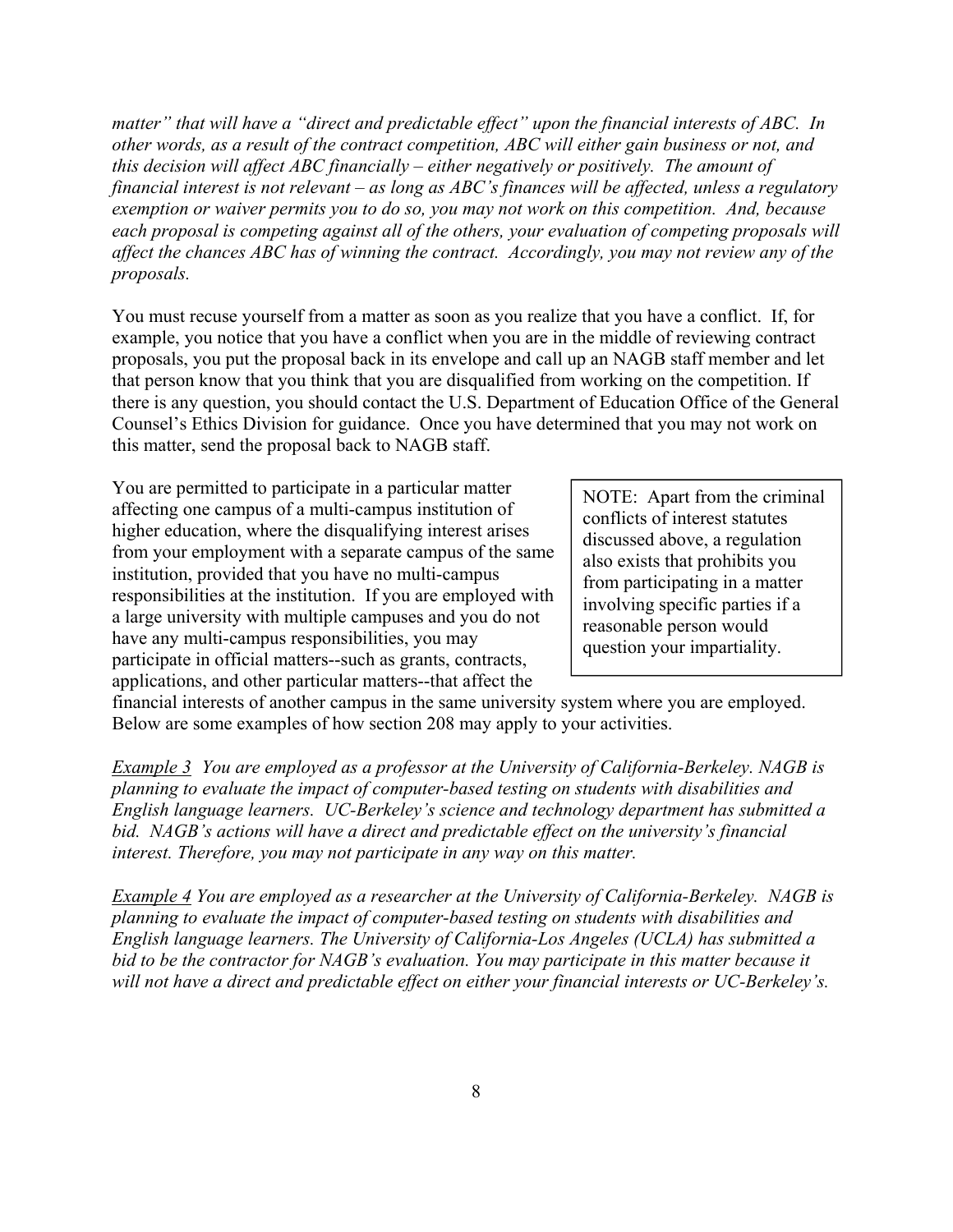#### <span id="page-8-0"></span>**C. How do I resolve a conflict of interest?**

#### **1. Disqualification**

 in the matter. A common method of resolving a conflict of interest is to disqualify yourself from participating

*Example 5 You are serving on NAGB's Ad Hoc Committee that will examine issues related to computer-based testing for students with disabilities and English language learners, including developing a study of computer-based testing methodologies. The Request for Proposals has been disseminated. One of the bids submitted is from ABC Corporation (ABC). You own \$20,000 worth of stock in ABC. You must advise the U.S. Department of Education Office of the General Counsel's Ethics Division that you own stock in ABC and you will not be able to participate in any way in the entire contract competition. If ABC is awarded the contract, you will also need to disqualify yourself from the entire matter.* 

#### **2. Divestiture**

Divestiture of a disqualifying interest (usually through the sale of stock) is another remedy available to avoid a potential violation of section 208. SGEs are not eligible for a Certificate of Divestiture (CD). A CD is a tax benefit that allows the deferral or nonrecognition of capital gain where an employee divests a financial interest in order to comply with conflict of interest requirements. Unfortunately, Congress specifically excluded SGEs from eligibility to receive CDs. 26 U.S.C. § 1043(b)(1)(A).

#### **3. Resignation**

On some very rare occasions when none of the aforementioned options are available or feasible, an SGE may need to resign from participating in an outside activity with an entity if his or her official activities as an SGE have a direct and predictable effect on the financial interest of that entity creating an irreconcilable conflict.

#### **4. Waiver or Authorization**

Another remedy to avoid a conflicting financial<br>
interest is to request and obtain a statutory waiver<br>
by contacting the Department of Education's Ethics<br>
Division (an authorization is similar to a waiver,<br>
but only applie be deemed to be likely to affect the integrity of your services.

*Example 6 In the scenario described in Examples 1 and 2 above, you are granted a waiver permitting you to participate in a general policy matter that affects ABC's financial interests as*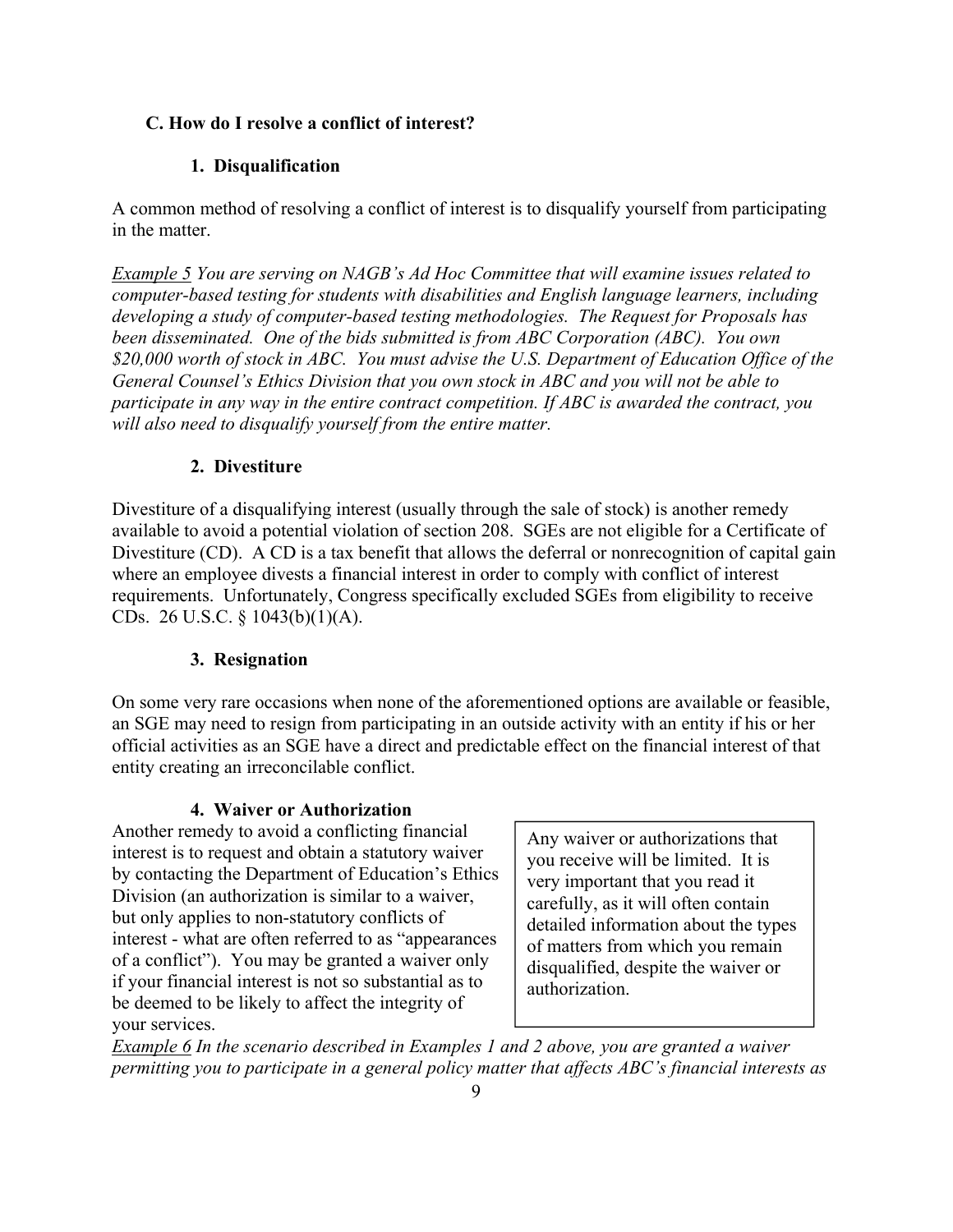<span id="page-9-0"></span>*long as the matter affects all similarly situated entities in the same manner. But you would remain disqualified from participating in a matter that specifically involves ABC, which in this case means the entire contract competition.* 

#### **D. What restrictions apply to my representation of third parties under sections 203 and 205?**

With regard to particular matters in which you have participated personally and substantially while serving NAGB, you are prohibited from representing a third party on those particular matters, **with or without compensation**, before any court or agency, when the United States is a party or has a direct and substantial interest in the matter. See 18 U.S.C. Sections 203 and 205.

In addition, if you serve the federal government for more than 60 days during the immediately preceding period of 365 consecutive days, you are prohibited from representing a third party on any matter involving specific parties pending before NAGB, even if your work at NAGB did not involve these matters. These restrictions do not apply to particular matters of general applicability, such as broadly applicable policies, rulemaking procedures or legislation that does not involve specific parties.

#### **IV. POST-EMPLOYMENT**

After your appointment terminates at NAGB, you need to pay particular attention to one more criminal statute that subjects you to restrictions regarding certain matters that you may have worked on as a member of NAGB. Pursuant to 18 U.S.C. Section 207, you may never represent any third party, other than in the performance of your official government duties, in connection with the same particular matter involving specific parties in which you participated personally and substantially as a member of NAGB. This is a lifetime prohibition. For example, if you participated in a NAGB discussion concerning a contract to State University, you may never represent State University with respect to that same contract before any official of the Executive Branch of the federal government and you may never represent State University with respect to that contract in any federal court.

Further, if you serve on NAGB more than sixty days and are compensated above a certain level, you may be subject to a one-year "cooling-off" period during which you would be barred from representing before NAGB certain third parties in connection with any matter. There are some exceptions to this law as well, and you should contact the Department of Education's Ethics Division for guidance.

#### **V. STANDARDS OF ETHICAL CONDUCT AND OTHER ETHICS RULES**

The Standards of Ethical Conduct for Employees of the Executive Branch (Standards), 5 C.F.R. Part 2635, are regulations that apply both to regular federal government employees and to SGEs. Although you are treated generally the same as regular employees under the Standards, a few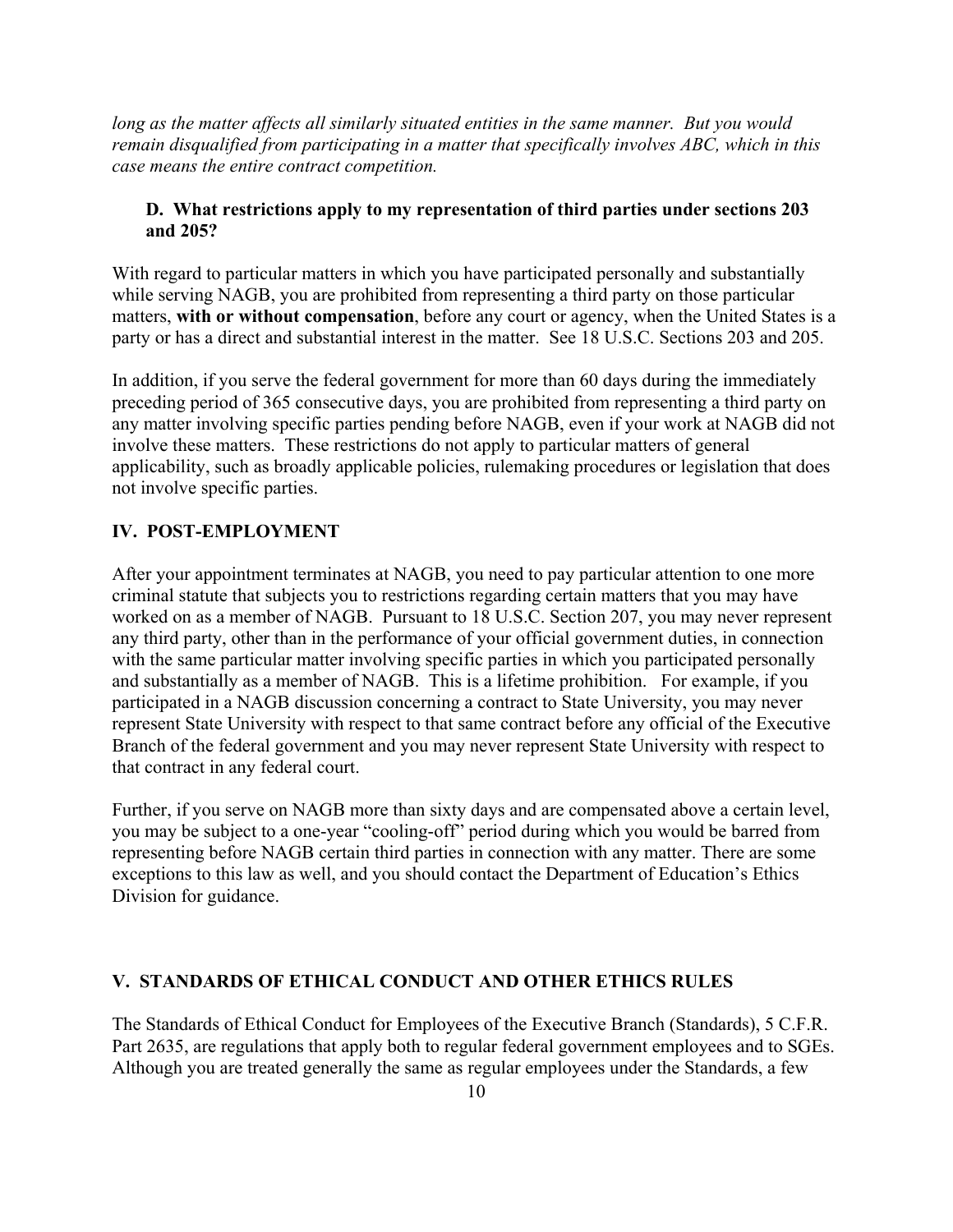<span id="page-10-0"></span>exceptions do exist for SGEs in recognition of the fact that SGEs are working for the government only in a very limited way. In addition, there are other rules that govern your conduct as an SGE, including the Hatch Act, anti-lobbying rules, the Federal Acquisition Regulation, and rules about accepting gifts and compensation from foreign governments. A brief synopsis of some of these rules follows.

#### **A. What restrictions apply if I want to engage in fundraising?**

You may not use your NAGB title, position or authority to solicit funds for any organization. In addition, you may not personally solicit funds or other support from persons whose interests may be affected substantially by the performance or nonperformance of your official duties.

#### **B. What restrictions are there on my acceptance of gifts?**

You are prohibited from accepting gifts (almost anything of monetary value) from a "prohibited source" or gifts given because of your official position as a member of NAGB, unless a specific exception applies. The definition of "prohibited source" includes any person:

- seeking official action from NAGB;
- doing or seeking to do business with NAGB; or
- having interests that may be substantially affected by your official duties at NAGB.

The definition also includes organizations the majority of whose members fall within any of these categories. You may accept various benefits resulting from your outside business or employment activities, if a reasonable person would conclude that such benefits are not offered or enhanced because of your official position. The most commonly applicable exceptions to the gift rule allow you to accept:

- Modest items of food other than a meal, such as coffee, soft drinks, or donuts;
- Most plaques, certificates and trophies;
- Discounts available to all Government employees;
- Anything for which you pay market value;
- Gifts valued at \$20 or less per occasion, totaling no more than \$50 in a calendar year from any one source;
- Gifts clearly motivated by friendship or family relationship;
- Gifts resulting from your outside business activities, including those of your spouse; and
- Free attendance or meal which is provided by:
	- 1. the sponsor of the event for the day on which you are speaking at the event, or for a widely-attended gathering of mutual interest to a number of parties when the necessary determination of agency interest has been made; or
	- 2. someone other than the sponsor of a widely-attended gathering of mutual interest to a number of parties when more than 100 people are expected to attend, the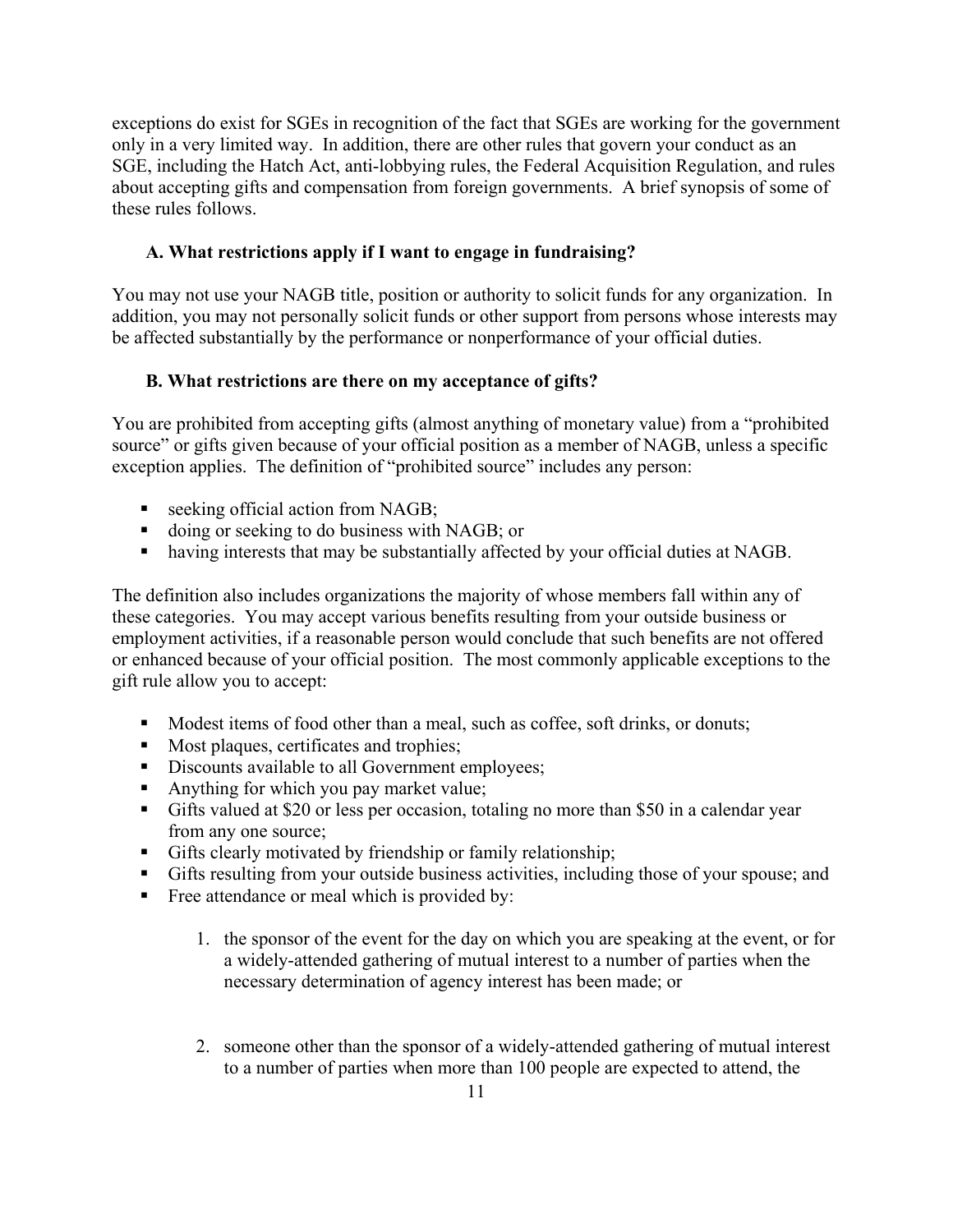aggregate value of the gift is under \$335, and the necessary determination of agency interest has been made.

#### <span id="page-11-0"></span>**C. What restrictions apply if I want to "lobby" Congress?**

NAGB and its members are permitted to communicate directly with Congress in their official capacity on matters that are related to legislation or appropriations deemed necessary to conduct NAGB's "public business" (i.e., the NAGB's statutory functions and responsibilities). However, the Anti-Lobbying Act, 18 U.S.C. Section 1913, prohibits you, in your official capacity at NAGB, from engaging in "grass-roots lobbying" (i.e., directly or indirectly suggesting or requesting that others contact Congress or a state legislature to urge the passage or defeat of proposed or pending legislation), even if it is related to the NAGB's public business. The Anti-Lobbying Act also requires that any permissible direct communications with Congress in your official capacity at NAGB be made only through official channels.

None of these restrictions prohibit you from lobbying members of Congress or state legislatures, or urging others to do so, on your own time in your personal capacity. If you lobby Congress or state legislatures in your personal capacity, and the issue is related to NAGB's business, you should make it clear that you are not representing NAGB and not acting in your official capacity as a member. Also, please note that when you are lobbying as a private citizen, you are not permitted to use government resources or equipment (including, but not limited to, computers, telephones, fax machines, copy machines, stationery), or seek assistance from NAGB staff.

#### **D. What does "misuse of position" mean?**

You may not use your position on NAGB to seek advantage for yourself or others. You also may not use nonpublic information gained through your service at NAGB to seek advantage for yourself or others. Finally, you may not use your NAGB title in a manner that makes it appear that the NAGB is sanctioning your views, products, services or personal enterprises. Of course, you may list your membership on NAGB on your curriculum vitae, but you may never use your status as an NAGB member to advertise or promote your personal activities. Please seek advice from the Department of Education Office of the General Counsel's Ethics Division if you have any questions in this area.

#### **E. May I keep my day job and still serve on NAGB?**

Yes, you may continue to collect your regular salary from an outside employer for days on which you are providing services to the federal government (whether your federal government service is paid or unpaid). However, if you have another consultant or advisory position with NAGB or any other federal department or agency, you may not receive per diem or salary from NAGB for the same day for services performed for the two positions.

#### **F. Are there any restrictions on my political activities?**

You may not engage in any political activities while you are on duty (i.e., performing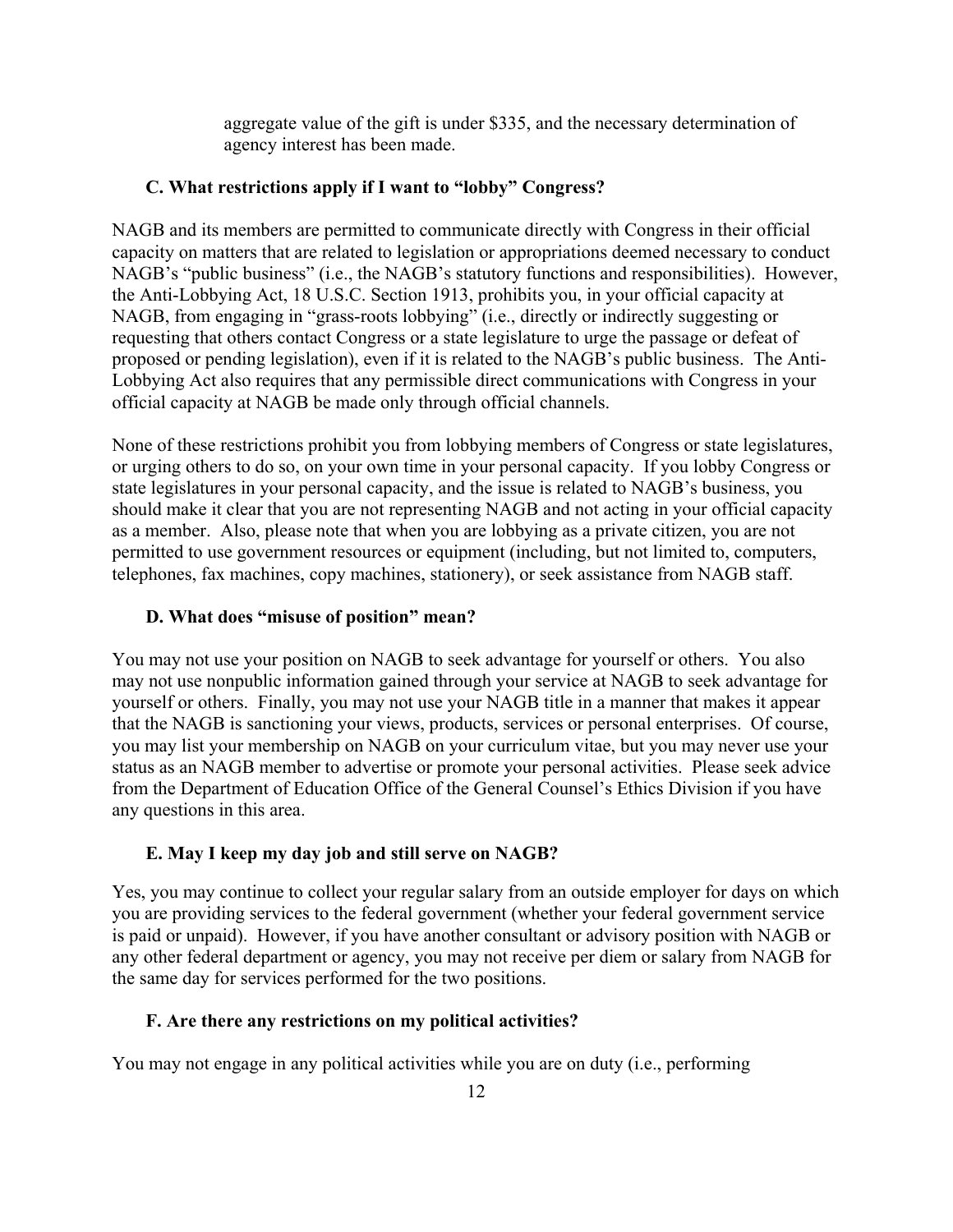<span id="page-12-0"></span>government services) or when you are in a government building or vehicle. Although you are not subject to any restrictions on your political activities when you are not performing government services, you may never use your official title as a member of NAGB in connection with any political activities.

#### **G. What restrictions do I face if I want to teach, speak, or write on matters that are related to the duties I perform for NAGB?**

You may not receive compensation for teaching, speaking, or writing if:

- $\blacksquare$  the activity is performed as part of your official duties (e.g., a speech on behalf of NAGB);
- **the invitation to engage in the activity was extended primarily because of your official position at NAGB, rather than expertise in the subject matter;**
- the invitation or offer of compensation was extended to you by someone with interests that may be affected substantially by your duties;
- the information conveyed through the activity draws substantially on nonpublic information obtained through your service at NAGB; or
- **the activity deals, in significant part, with a matter involving specific parties to which you are currently assigned or had been assigned during your current NAGB appointment.**

Notwithstanding the restrictions in bold **type** you may accept compensation for teaching a course requiring multiple presentations offered as part of: (a) the regularly established curriculum of various specified types of educational institutions; or (b) educational or training programs sponsored and funded by federal, State, or local government. However, if you teach at an educational institution, you must not participate in any NAGB matters that involve that institution.

#### **contracts?H. What restrictions apply if my government duties involve the awarding of**

If you are involved in the awarding of any contracts, please seek advice from the Ethics Division. There are special provisions that cover your involvement in the awarding of contracts. For example, you may not accept compensation as an employee, officer, director, or consultant of a contractor within the one-year period after leaving Government service where you participated in certain procurement matters pertaining to that contractor. In addition, if you disclose certain information pertaining to Federal procurements that you obtained during your service on a committee, you may face sanctions, including criminal penalties.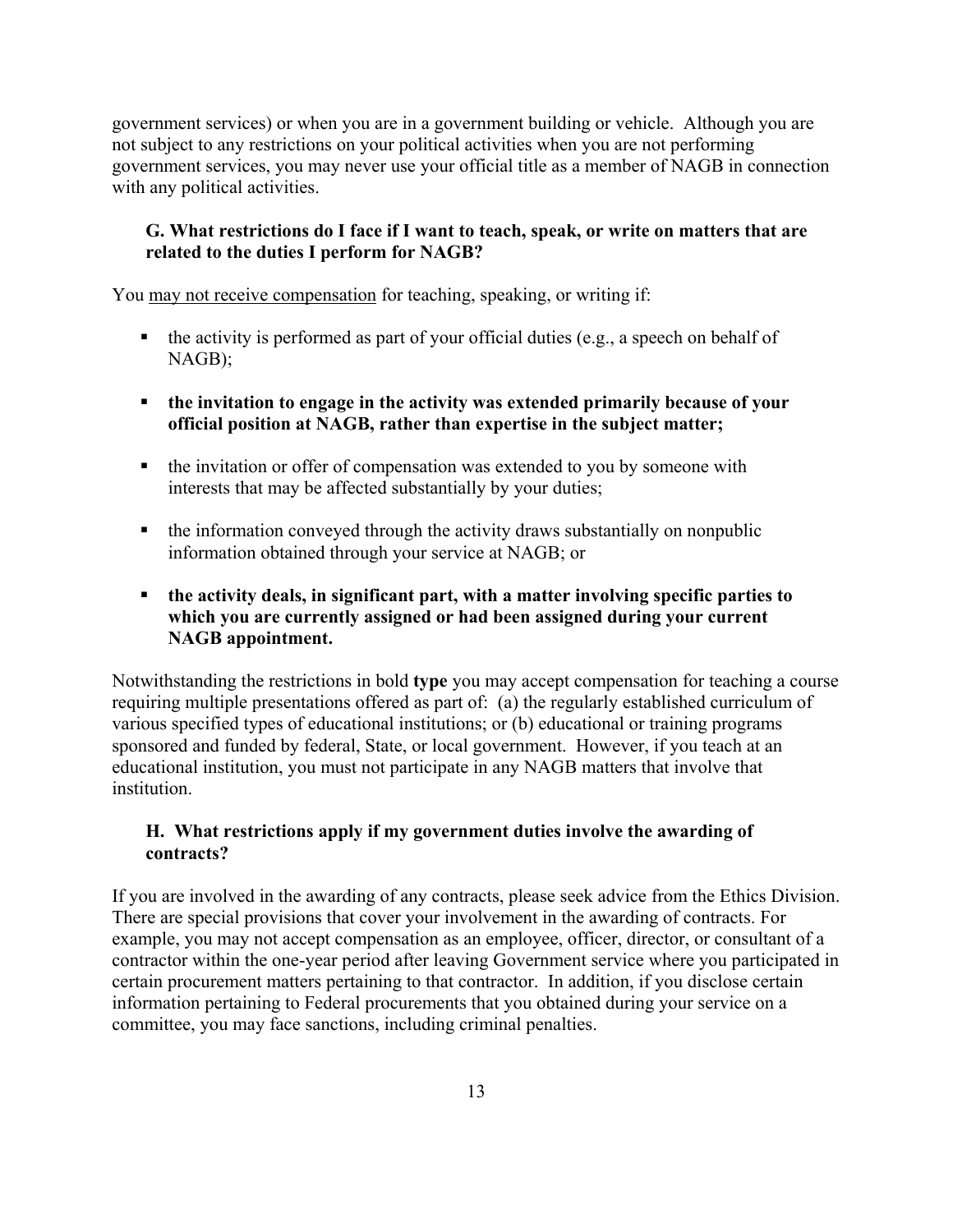#### <span id="page-13-0"></span>**I. What restrictions apply to my interaction with foreign entities?**

The emoluments clause of the U.S. Constitution prohibits you from receiving any emolument, office or title of any kind from a foreign government, including political subdivisions of a foreign government. An emolument is compensation received by virtue of holding an office or having employment with a foreign government and includes, for example, salary, honoraria, transportation, per diem allowances, household goods, shipment costs, and housing allowances. This clause has been interpreted to be broader than the traditional notion of employment and includes, for example, income received through a partnership when an identifiable portion of the partnership draw can be attributed to the partnership's fees from such foreign government. This provision has particular relevance to positions with foreign universities that are governmentoperated, as opposed to private institutions. United States Constitution, art. I § 9, cl. 8. There are also statutory provisions restricting acceptance of gifts from foreign governments. 5 U.S.C. § 7342. You should seek advice from the Ethics Division regarding the details about these restrictions. Additionally, a criminal statute bars employment or consultation with a foreign entity for the purpose of providing foreign agent representation or lobbying. 18 U.S.C. § 219.

The ban on participating in foreign agent activities covered by the Foreign Agents Registration Act (FARA) prohibits representation of foreign governments or foreign political parties before the United States Government, as well as a number of other activities conducted within the United States on behalf of such entities. There are certain FARA exceptions related to trade or commerce, legal representation, humanitarian fundraising, and religious, scholastic, or scientific pursuits. The Lobbying Disclosure Act of 1995 requires certain covered Federal officials who serve as agents of foreign principals (other than foreign governments or foreign political parties) to register if they work on behalf of foreign corporations, associations, or other organizations.

Finally, certain restrictions apply after your position with NAGB terminates. Specifically, 18 U.S.C. § 207 includes restrictions on former employees who participated in trade or treaty negotiations on behalf of the United States (18 U.S.C. § 207(b)) and on former senior employees who wish to represent, or aid or advise in the representation of, a foreign entity with the intent to influence a decision of a Federal employee or agency (18 U.S.C. § 207(f)).

#### **J. What do I do if I am called to be an expert witness?**

Government employees generally may not participate as an expert witness, with or without compensation, other than on behalf of the United States, in any proceeding before a federal court or agency in which the United States is a party or has a direct and substantial interest. This restriction applies to most SGEs only if the SGE actually participated officially in the same proceeding or in the particular matter that is the subject of the proceeding. If you are appointed by the President, serve on a commission established by statute, or serve (or are expected to serve) for more than 60 days in a period of 365 days, the restriction on expert service also applies to any proceeding in which NAGB is a party or has a direct and substantial interest.